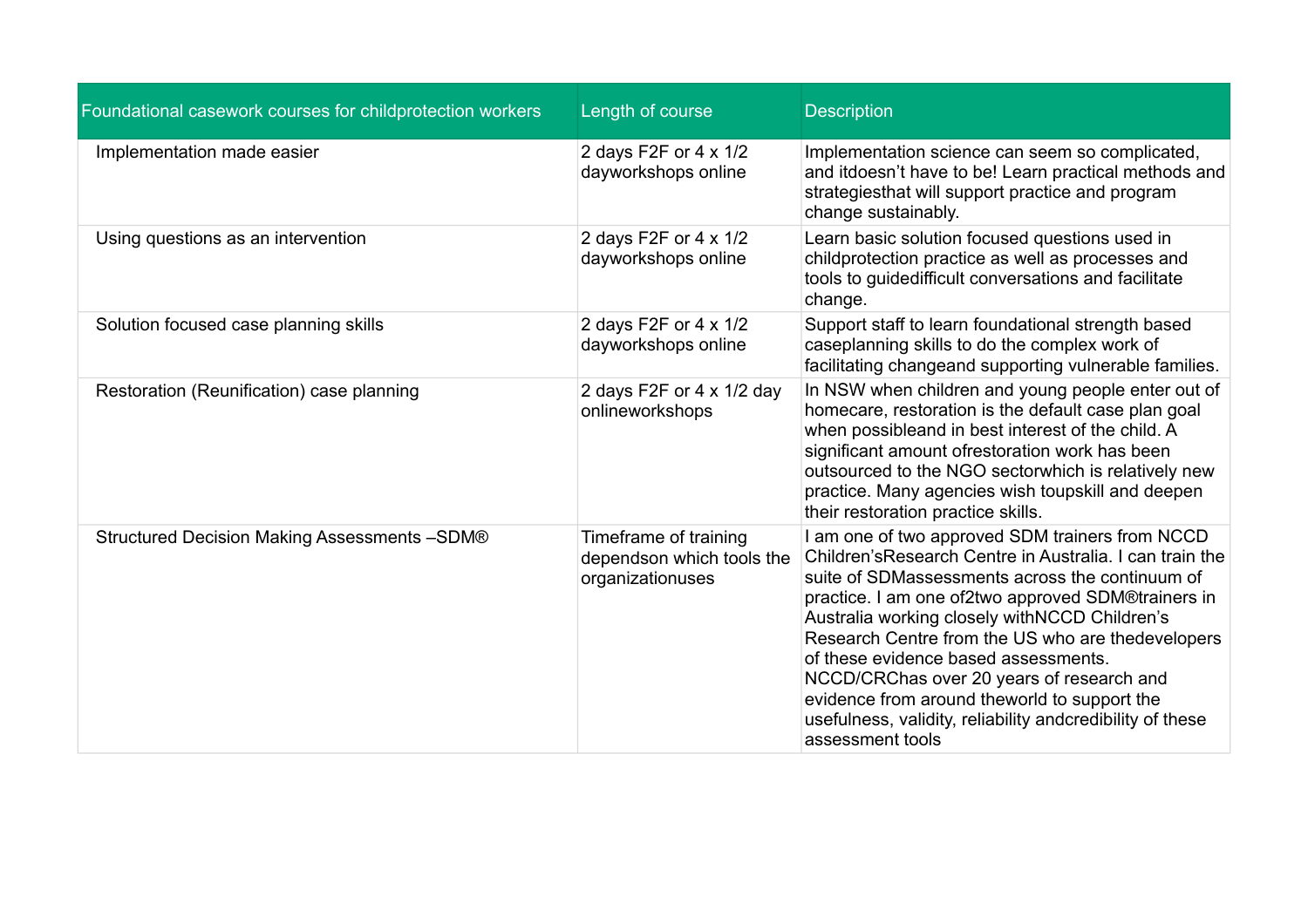| Safety planning with families and networks                  | 2 days F2F or $4 \times 1/2$<br>dayworkshops online    | In our work with vulnerable families things can<br>changequickly and things can escalate from likelihood<br>of future harmto immediate risk of significant harm<br>(danger). Immediatesafety planning requires different<br>planning strategies andskills to longer term case<br>planning. This course will enableworkers to grow their<br>safety planning skills and developrobust safety plans<br>collaboratively with families. |
|-------------------------------------------------------------|--------------------------------------------------------|------------------------------------------------------------------------------------------------------------------------------------------------------------------------------------------------------------------------------------------------------------------------------------------------------------------------------------------------------------------------------------------------------------------------------------|
| Building networks around vulnerable families                | 2 days F2F or $4 \times 1/2$<br>dayworkshops online    | The practice of building safety and support networks<br>aroundfamilies has a growing evidence base around<br>the world. Thiselement of casework practice requires<br>persistence andcommitment to the philosophy of it<br>takes a village to raise achild.                                                                                                                                                                         |
| Working with children and young people                      | 2 days F2F or 4 x 1/2<br>dayworkshops online           | Much casework with vulnerable families focuses on<br>workingclosely with parents and adults in the network.<br>This coursefocuses on practical strategies and tools<br>that support workersto bring in the voice (participate)<br>meaningfully) of childrenand young people into the<br>case and safety planning process.                                                                                                          |
| Transitioning to management in childprotection agencies     | 2 days F2F or 4 x $\frac{1}{2}$<br>dayworkshops online | Competent caseworkers often get promoted to team<br>leaderpositions without support to develop the<br>additionalcapabilities they need to be effective team<br>leaders. Thiscourse helps new and emerging team<br>leaders develop thoseskills and helps alleviate<br>'imposter syndrome' big time!                                                                                                                                 |
| Practical trauma informed interventions forcaseworkers      | 1 day F2F or 3 x 2 hour<br>onlineworkshops             | Workers often ask 'What does trauma informed<br>practice looklike in action?' This workshop gives<br>workers practical ideasand strategies to work in a<br>trauma informed way with kidsand their families.                                                                                                                                                                                                                        |
| Building resilience with children, young peopleand families | 1 day F2F or 3 x 2 hours<br>onlineworkshops            | This workshop focuses on practical tools and process<br>thatworkers can add to their 'toolbox' of skills to be<br>moreintentional about building resilience with families<br>in the caseplanning process.                                                                                                                                                                                                                          |